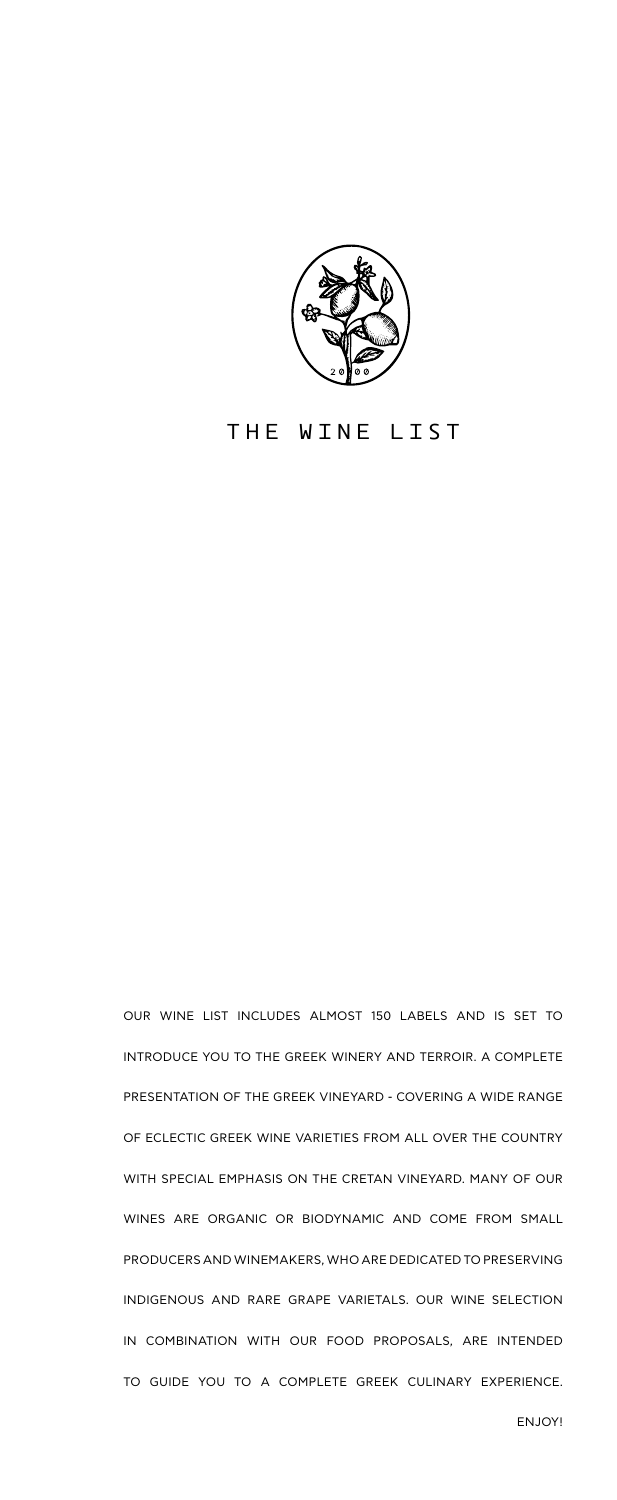# WINE BY THE GLASS V

## S P A R K L I N G W I N E / 125ml

DOMAINE KARANIKA, "BRUT CUVÉE SPECIALE" **Amyndeon, Greece** Xinomavro (Blanc de Noir)

LA FARRA EXTRA DRY, "VALDOBBIADENE PROSECCO" **Superiore DOCG, Veneto, Italy** Glera

### W H I T E / 150ml

| LYRARAKIS WINERY, "PSARADES VINEYARD" | 2020 |
|---------------------------------------|------|
| Crete                                 |      |
| Plyto                                 |      |
|                                       |      |
| OENOPS WINES, "APLA"                  | 2020 |
| <b>Drama</b>                          |      |
| Malagousia, Assyrtiko, Roditis        |      |
|                                       | 2021 |
| KLADOS WINERY, "WHITE DIVA"           |      |
| Rethymno                              |      |
| Vidiano                               |      |

## R O S É / 150ml

| Macedonia                                |      |
|------------------------------------------|------|
| XINOMAVRO"                               |      |
| THYMIOPOULOS VINEYARDS, "ROSÉ DE         | 2020 |
| Muscat of Spina, Liatiko                 |      |
| <b>PGI Crete</b>                         |      |
| DAF WINES, "ASPRI GI" (WHITE EARTH) ROSÉ | 2021 |

Xinomavro

## R E D / 150ml

| LYRARAKIS WINERY, "MANDILARI PLAKOURA" | 2018 |
|----------------------------------------|------|
| Crete                                  |      |
| Mandilari                              |      |
|                                        |      |
| GAIA WINES, "AGIORGITIKO"              | 2019 |
| <b>Nemea</b>                           |      |
| Agiorgitiko                            |      |

### SWEET WINE / 50ml

| SILVA DASKALAKI WINERY, "EMILIA" | 2009 |
|----------------------------------|------|
| Crete                            |      |
| Liatiko                          |      |
|                                  |      |
| SAMOS COOP. "VIN DOUX"           | 2021 |
| <b>Samos</b>                     |      |
| Muscat Blanc of Pits Grain       |      |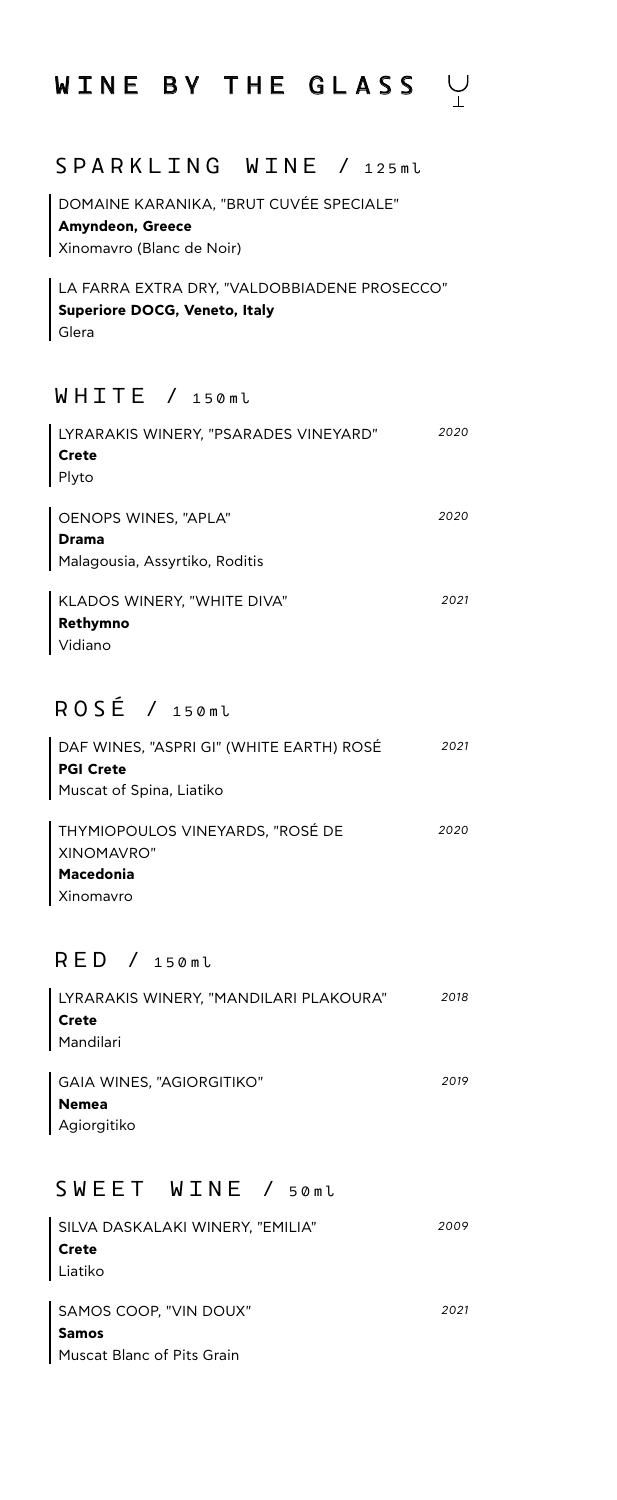| HATZIDAKIS. "VINSANTO LATE RELEASE"      | 2004 |
|------------------------------------------|------|
| Santorini                                |      |
| Assyrtiko blend                          |      |
|                                          |      |
| ARGYROS ESTATE. "VINSANTO FIRST RELEASE" | 2012 |

**Santorini, Greece** Assyrtiko, Athiri, Aidani

## FINE WINES BY THE GLASS

SERVED WITH CORAVIN™ METHOD

#### W H I T E / 75ml

| T-OINOS WINERY, "CLOS STEGASTA"<br><b>Cyclades</b><br>Assyrtiko Rare | 2018 |
|----------------------------------------------------------------------|------|
| T-OINOS WINERY, "CLOS STEGASTA"<br><b>Cyclades</b><br>Assyrtiko      | 2017 |
| VACCALTIC WINEDV "GDAMINA CLIVÉE DEC                                 | 2019 |

VASSALTIS WINERY, "GRAMINA CUVÉE DES VIGNERONS" **Santorini** Assyrtiko *2019*

#### R E D / 75ml

| OIKONOMOU WINERY, "ANTIGONE"    | 2004 |
|---------------------------------|------|
| Sitia                           |      |
| Liatiko, Mandilari              |      |
| T-OINOS WINERY, "CLOS STEGASTA" | 2019 |
| <b>Tinos</b>                    |      |

Mavrotragano Rare

DOMAINE SKOURAS, "LABYRINTH" **Peloponnese** Cabernet Sauvignon, Agiorgitiko *NV*

LA TOUR MELAS, "CABERNET FRANC / MERLOT" **Fthiotida** Cabernet Franc, Merlot *2017*

#### S W E E T / 50ml

ARGYROS ESTATE, "VINSANTO LATE RELEASE" *2001***PDO Santorini** Assyrtiko, Athiri, Aidani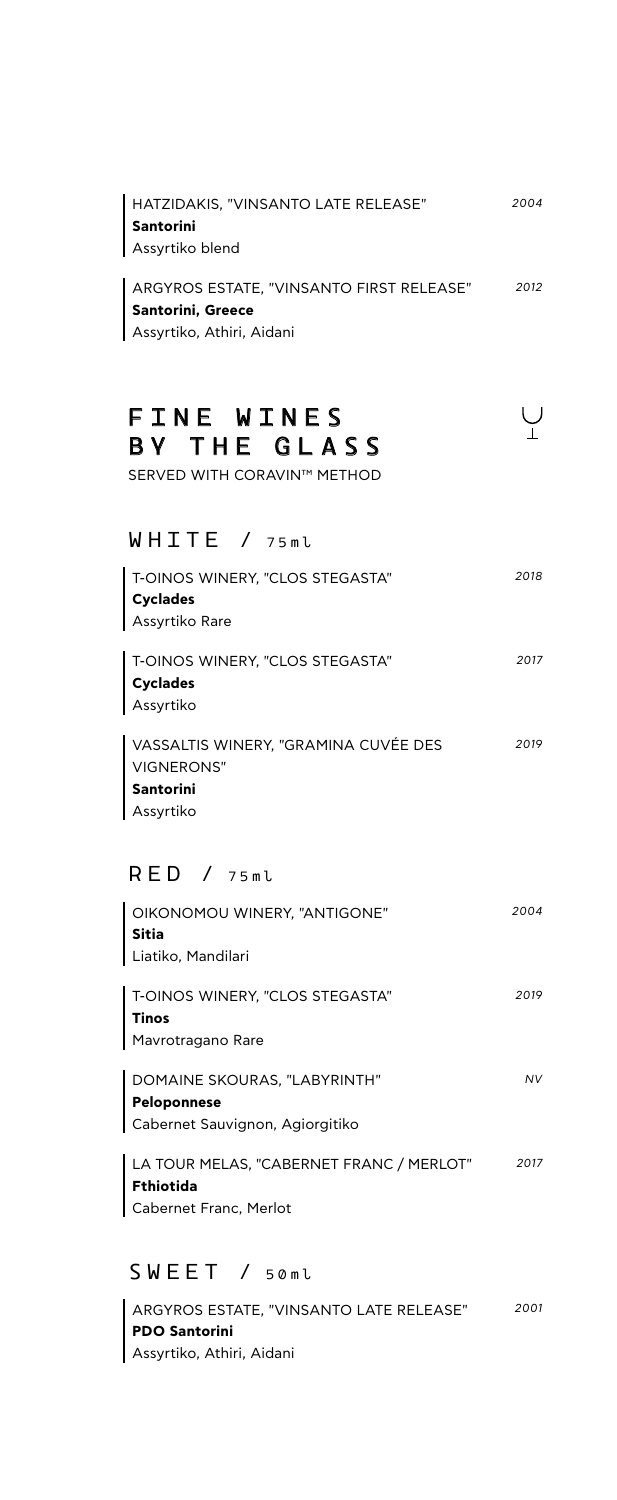## CHAMPAGNE

### WHITE

TAITTINGER, CHAMPAGNE AOC **France, NV** Pinot Noir, Chardonnay, Pinot Meunier

LAURENT PERRIER, BRUT CHAMPAGNE AOC **France, NV** Pinot Noir, Chardonnay, Pinot Meunier

KRUG, GRANDE CUVÉE BRUT, CHAMPAGNE AOC **France, NV** Pinot Noir, Chardonnay, Pinot Meunier

## ROSÉ

TAITTINGER, PRESTIGE ROSÉ, CHAMPAGNE AOC **France, NV** Pinot Noir, Chardonnay, Pinot Meunier

VEUVE CLICQUOT, ROSÉ CHAMPAGNE AOC **France, NV** Pinot Noir, Chardonnay, Pinot Meunier

LAURENT PERRIER, CUVÉE ROSÉ BRUT, CHAMPAGNE AOC **France, NV** Pinot Noir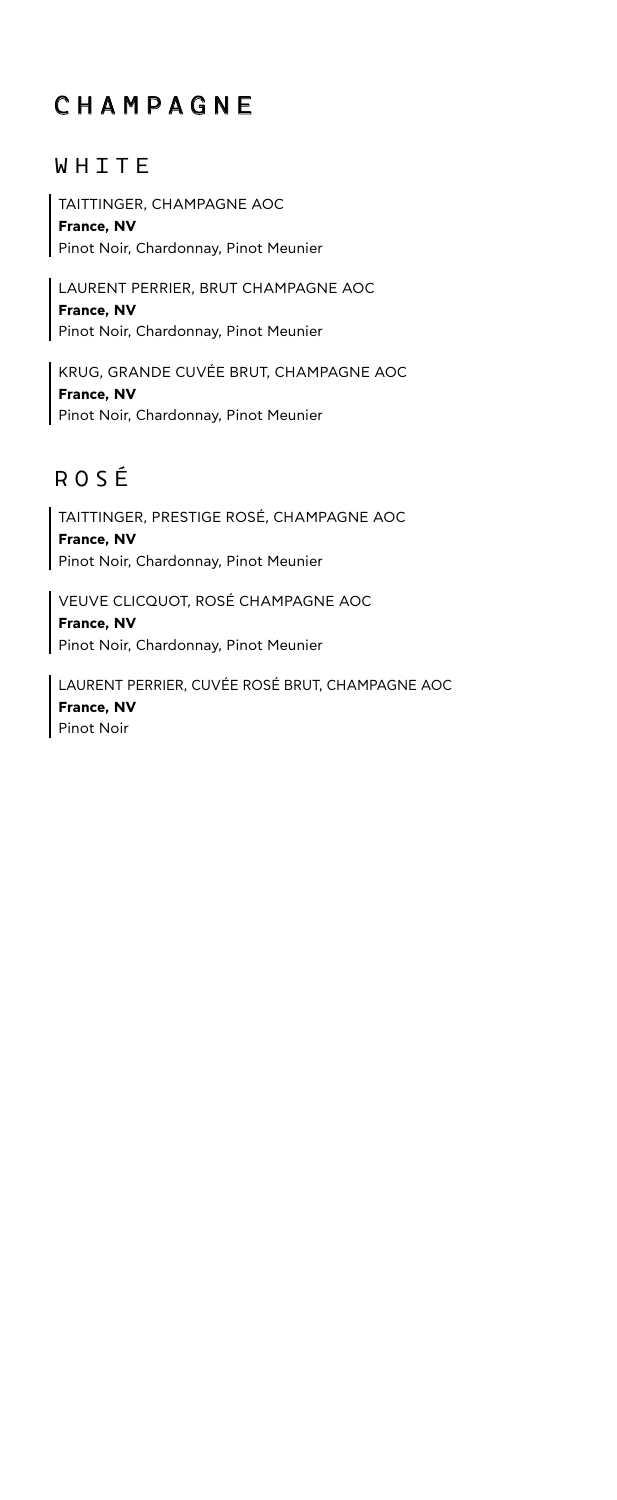## GREEK SPARKLING WINE

## WHITE

| DOMAINE KARANIKA, "BRUT CUVÉE SPECIALE"<br><b>PDO Amyntaio</b><br>Xinomavro (Blanc de Noir)                                     | <b>NV</b> |
|---------------------------------------------------------------------------------------------------------------------------------|-----------|
| MANOUSAKIS WINERY - KARANIKA, "THE<br><b>ILLUSTRIOUS" - HARTMAN MOLAVI EXTRA BRUT</b><br><b>PGI Crete</b><br>Romeiko, Xinomavro | <b>NV</b> |
| ROSÉ                                                                                                                            |           |
| DOMAINE KARANIKA, "EXTRA BRUT ROSÉ"<br><b>PDO Amyntaio</b><br>Xinomavro                                                         | NV        |
| <b>ITALY</b>                                                                                                                    |           |
| LA FARRA EXTRA DRY, "VALDOBBIADENE<br><b>PROSECCO SUPERIORE"</b><br><b>DOCG Veneto</b><br>Glera                                 | NV        |
| L' ANTICA QUERCIA PROSECCO DI CONEGLIANO<br>MATIÙ BRUT, "PROSECCO SUPERIORE<br>CONEGLIANO"<br><b>DOCG Veneto</b><br>Glera       | <b>NV</b> |
| G.D. VAJRA, "MOSCATO D' ASTI", DOCG<br>Piedmont                                                                                 | 2020      |
| Muscat Blanc à Petits Grains                                                                                                    |           |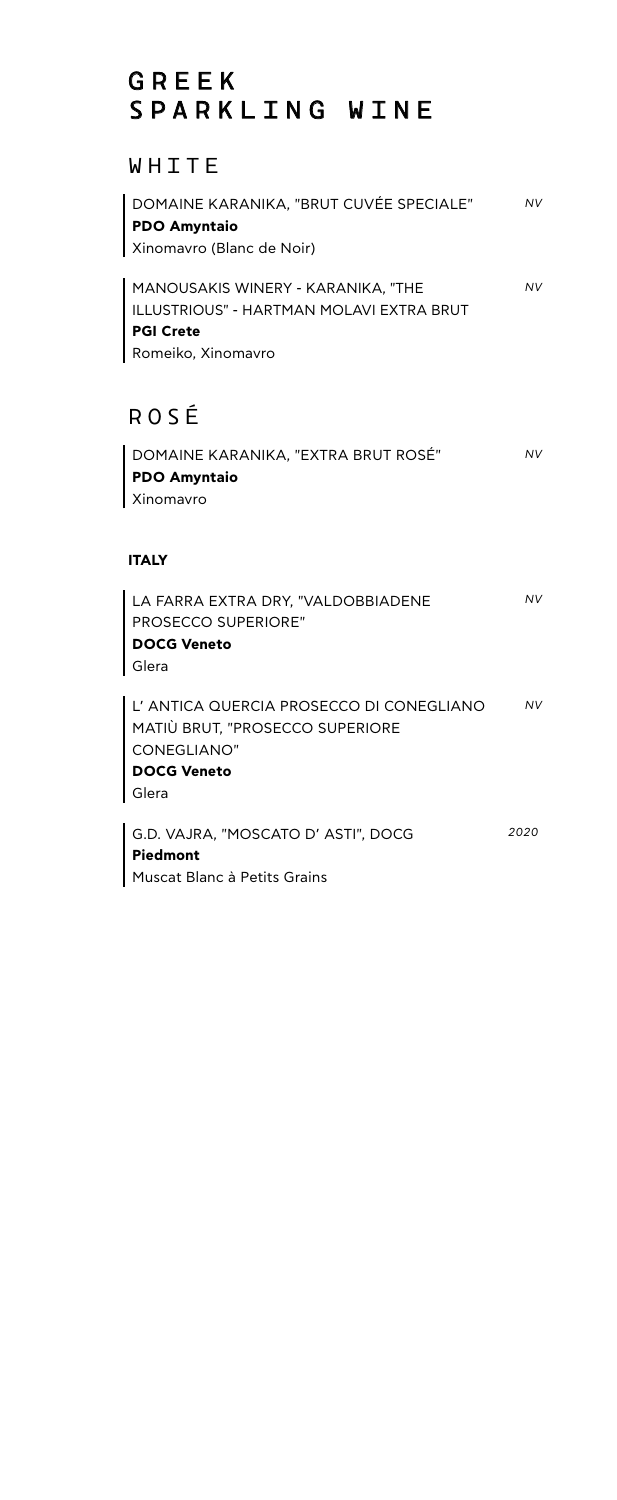## WHITE WINE

**CRETE**

| DAF WINES, "ASPRI GI" (WHITE EARTH)<br><b>PGI Crete</b><br>Muscat of Spinas, Vidiano   | 2021 |
|----------------------------------------------------------------------------------------|------|
| LYRARAKIS WINERY, "PSARADES VINEYARD"<br><b>PGI Crete</b><br>Plyto                     | 2020 |
| LYRARAKIS WINERY, "ARMI"<br><b>PGI Crete</b><br>Thrapsathiri                           | 2020 |
| AORI WINERY, "MUSCAT OF SPINA"<br><b>PGI Crete</b><br>Muscat of Spina                  | 2020 |
| DOMAINE PATERIANAKIS, "MOSCHATO SPINAS"<br><b>PGI Crete</b><br>Muscat of Spina         | 2020 |
| DOULOUFAKIS WINERY, "ASPROS LAGOS"<br><b>PGI Crete</b><br>Vidiano                      | 2020 |
| SILVA DASKALAKI WINERY, "ENSTIKTO"<br><b>PGI Crete</b><br>Vidiano                      | 2021 |
| IDAIA WINERY, "OCEAN"<br><b>PGI Crete</b><br>Thrapsathiri                              | 2021 |
| IDAIA WINERY, "IDAIA GI"<br><b>Crete</b><br>Vilana                                     | 2021 |
| MANOUSAKIS WINERY, "NOSTOS ROUSSANE"<br><b>PGI Chania</b><br>Roussanne (Oak Fermented) | 2018 |
| KLADOS WINERY, "WHITE DIVA"<br><b>PGI Rethymno</b><br>Vidiano                          | 2021 |
| TOPLOU WINERY, "GERTO"<br><b>PGI Lasithi</b><br>Thrapsathiri                           | 2020 |
| ILIANA MALIHIN WINERY, "THAPSATHIRI"<br><b>PGI Rethymno</b><br>Thrapsathiri            | 2020 |
| ILIANA MALIHIN WINERY, "VIDIANO OLD VINES"<br><b>PGI Rethymno</b><br>Vidiano           | 2020 |
| DOMAINE ECONOMOU, "SITIA"<br><b>PDO Sitia</b><br>Thrapsathiri - Vilana                 | 2015 |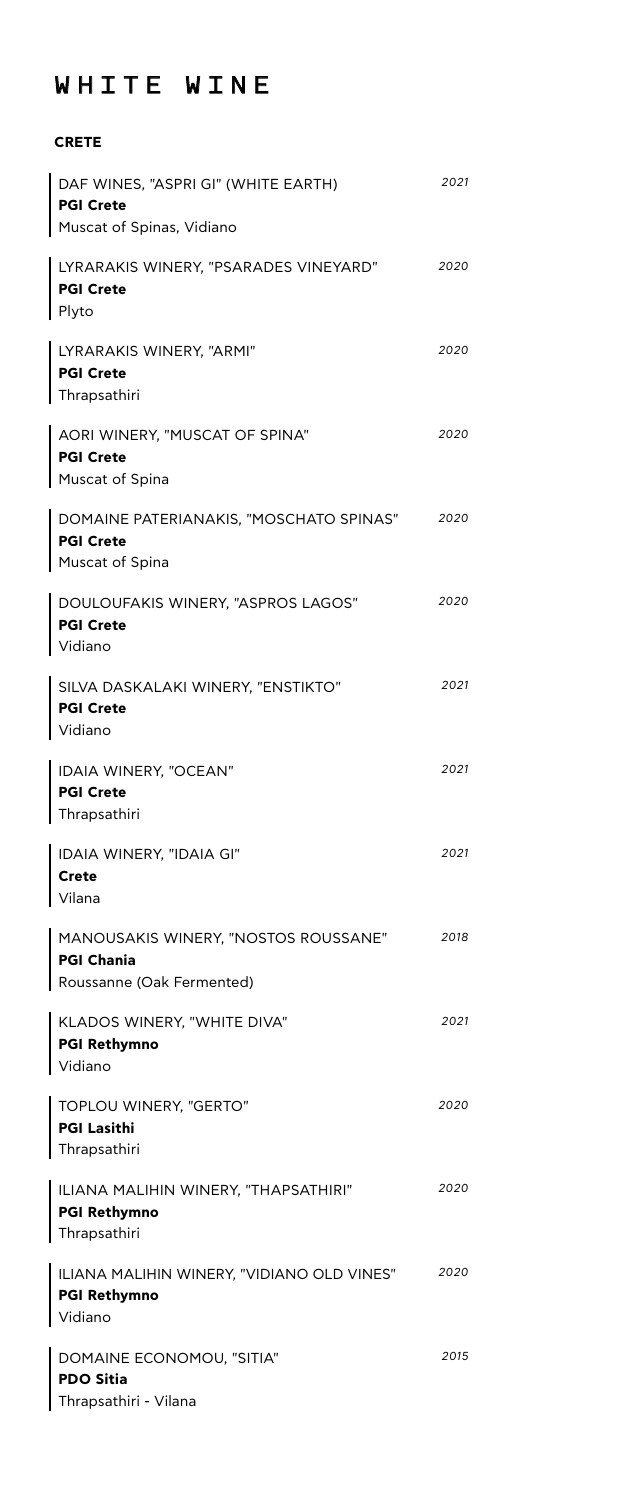| <b>PDO Sitia</b><br>Thrapsathiri - Vilana                                                 |      |
|-------------------------------------------------------------------------------------------|------|
| <b>CEPHALONIA</b>                                                                         |      |
| DOMAINE SCLAVUS, "VINO DI SASSO"<br><b>PDO Cephalonia</b><br>Robola                       | 2020 |
| DOMAINE PETRAKOPOULOS, "PALIA ARMAKIA"<br><b>PDO Cephalonia</b><br>Robola                 | 2020 |
| <b>SANTORINI</b>                                                                          |      |
| ARGYROS ESTATE, "ASSYRTIKO"<br><b>PDO Santorini</b><br>Assyrtiko                          | 2021 |
| VASSALTIS WINERY, "NASSITIS"<br>PGI Cyclades<br>Assyrtiko, Aidani Blanc, Athiri           | 2021 |
| GAIA ESTATE, "WILD FERMENT"<br><b>PDO Santorini</b><br>Assyrtiko                          | 2020 |
| ARGYROS ESTATE, "CUVÉE MONSIGNORI"<br><b>PDO Santorini</b><br>  Assyrtiko                 | 2018 |
| HATZIDAKIS WINERY, "NYKTERI"<br><b>PDO Santorini</b><br>Assyrtiko                         | 2017 |
| VOLCANIC SLOPES VINEYARDS, "PURE"<br><b>PDO Santorini</b><br>Assyrtiko                    | 2017 |
| VASSALTIS WINERY, "GRAMINA CUVÉE DES<br>VIGNERONS"<br><b>PDO Santorini</b><br>Assyrtiko   | 2019 |
| <b>TINOS</b>                                                                              |      |
| T-OINOS WINERY, "CLOS STEGASTA"<br><b>PGI Cyclades</b><br>Assyrtiko                       | 2017 |
| T-OINOS WINERY, "CLOS STEGASTA RARE"<br><b>PGI Cyclades</b><br>Assyrtiko                  | 2018 |
| DOMAINE DE KALATHAS, "10 + 12 VIELLES<br>VIGNES"<br><b>PGI Cyclades</b><br>Aspro Potamisi | NV   |

DOMAINE ECONOMOU, "HELIADES"

*2014*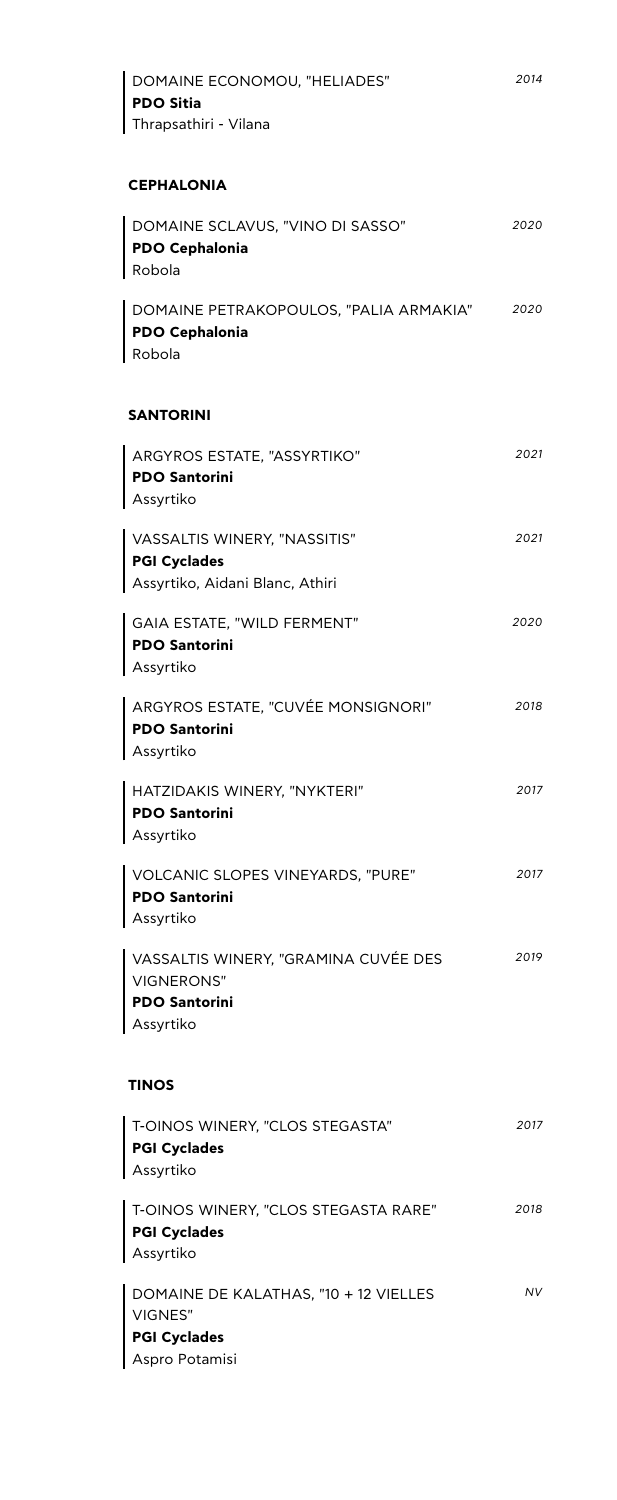#### WHITE WINE

#### **PELOPONNESE**

| BOSINAKIS WINERY, "MANTINEIA"<br><b>PDO Mantineia</b><br>Moschofilero                                     | 2021 |
|-----------------------------------------------------------------------------------------------------------|------|
| TSELEPOS WINERY, "BLANC DE GRIS"<br><b>PGI Arcadia</b><br>Moschofilero                                    | 2017 |
| TETRAMYTHOS WINERY, "MUSCAT BLANC SEC<br>NATURE"<br><b>PGI Peloponnese</b><br><b>Muscat Blanc</b>         | 2016 |
| SANT' OR WINERY, "SANTAMERIANA ORANGE"<br><b>PGI Peloponnese</b><br>Santameriana (Biodynamic, Unfiltered) | 2019 |
| SANT' OR WINERY, "RODITIS NATURE"<br><b>PGI Peloponnese</b><br>Roditis (Biodynamic, Unfiltered)           | 2020 |
| DOMAINE BRINTZIKI, "RHAPSODY BIO"<br><b>PGI Ilia</b><br>Tinaktorogos                                      | 2020 |
| KTIMA BRINTZIKI, "RHAPSODY BIO"<br><b>PGI Ilia</b><br>Tinaktorogos                                        | 2019 |
| DOMAINE SKOURAS, "VIOGNIER ECLECTIQUE"<br><b>PGI Peloponnese</b><br>Viognier                              | 2020 |
| <b>CENTRAL GREECE</b>                                                                                     |      |
| MYLONAS WINERY, "SAVATIANO"<br><b>PGI Attiki</b><br>Savatiano                                             | 2021 |
| DOMAINE PAPAGIANNAKOS, "OLD VINES"<br><b>PGI Markopoulo</b><br>Savatiano                                  | 2020 |
| <b>MACEDONIA &amp; THRACE</b>                                                                             |      |
| ALPHA ESTATE, "SINGLE VINEYARD"<br><b>PGI Florina</b><br>Malagousia                                       | 2021 |
| ALPHA ESTATE, "SINGLE VINEYARD"<br><b>PGI Florina</b><br>Sauvignon Blanc Fumé (Oak Aged)                  | 2021 |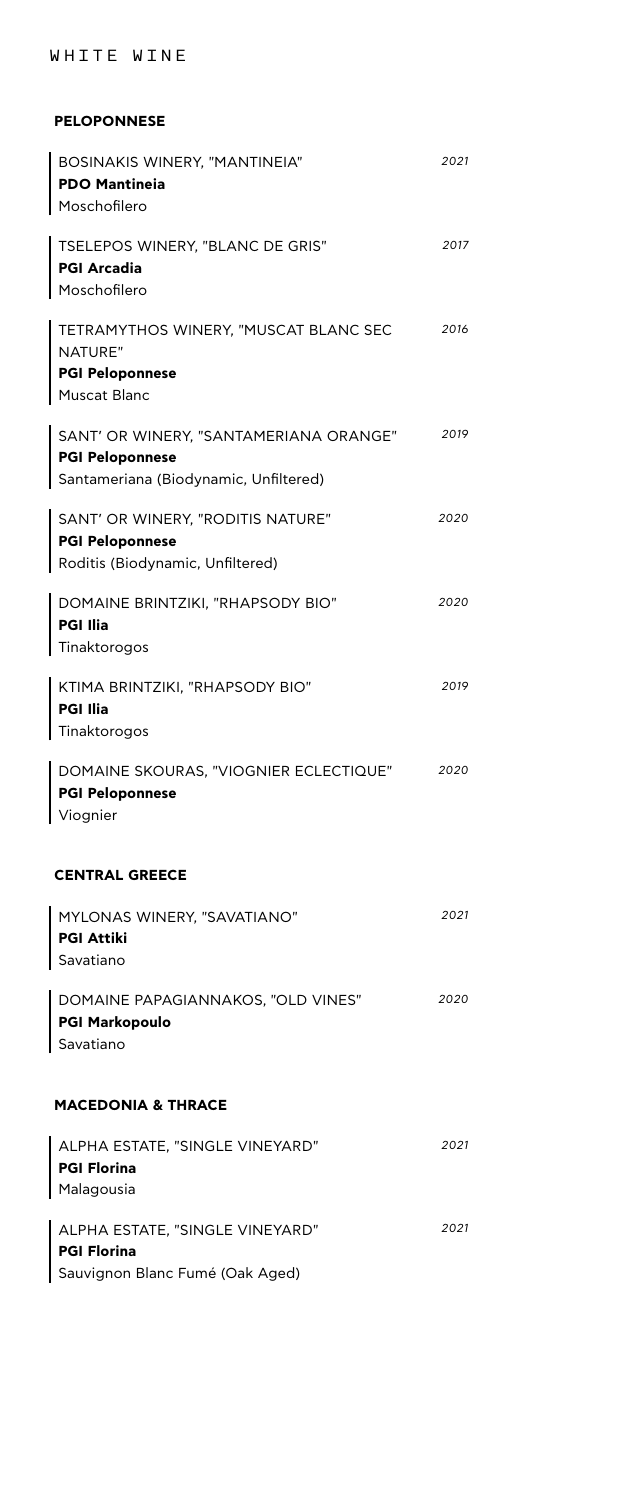| OENOPS WINES, "APLA"<br>PGI Drama                                                                                       | 2020 |
|-------------------------------------------------------------------------------------------------------------------------|------|
| Malagousia, Assyrtiko, Roditis<br>  OENOPS WINES, "VIDIANO"<br>PGI Drama<br>Vidiano                                     | 2020 |
| DOMAINE GEROVASSILIOU, CHARDONNAY<br>PGI Epanomi<br>Chardonnay                                                          | 2020 |
| DOMAINE GEROVASSILIOU, VIOGNIER<br>PGI Epanomi<br>Viognier                                                              | 2021 |
| $\mid$ KECHRIS WINERY, "TEAR OF THE PINE"<br><b>PDO Thessaloniki</b><br>  Assyrtiko (Retsina) / Appelation by tradition | 2020 |
| DOMAINE VIVLIA CHORA, "OVILOS"<br>PGI Paggaio<br>Sémillon, Assyrtiko                                                    | 2021 |
| DOMAINE NERATZI, "ASPROUDA OF SERRES"<br><b>PGI Serres</b><br>Asprouda Serron                                           | 2019 |
| DOMAINE TATSIS, "RODITIS - ALEPOU" ORANGE<br>∣ PGI Macedonia<br>Roditis - Alepou (BIO - Biodynamic)                     | 2021 |
| KYR - YIANNI ESTATE, "DROUMO"<br><b>PGI Florina</b><br>Sauvignon Blanc                                                  | 2019 |

#### **THESSALY**

| DOMAINE ZAFEIRAKIS, "NATURA"   | 2018 |
|--------------------------------|------|
| PGI Tyrnavos                   |      |
| Malagousia (Oak Fermented)     |      |
|                                |      |
| DOMAINE KATSAROS, "CHARDONNAY" | 2021 |
| PGI Krania                     |      |
| Chardonnay (Oak Aged)          |      |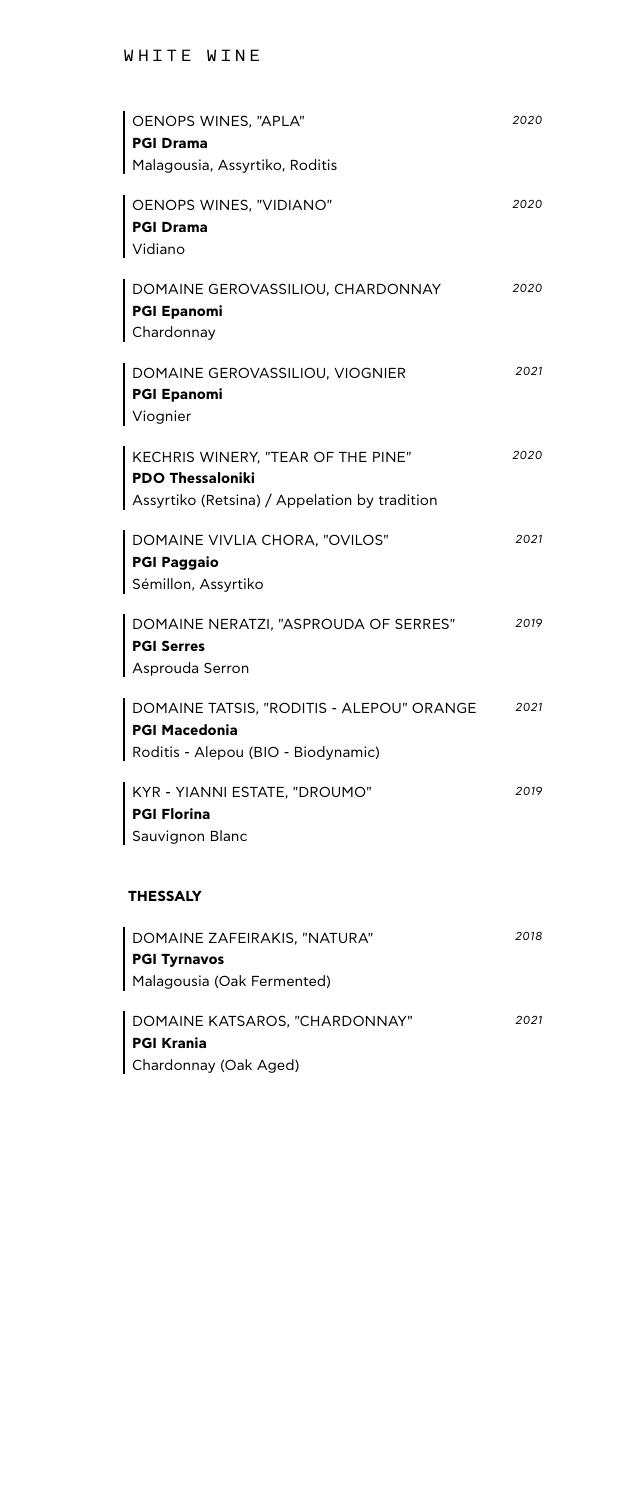## ROSE WINE

#### **CRETE**

| DAF WINES, "ASPRI GI" (WHITE EARTH) ROSÉ<br><b>PGI Crete</b>                                           | 2021 |
|--------------------------------------------------------------------------------------------------------|------|
| Muscat of Spina, Liatiko                                                                               |      |
| DOMAINE PATERIANAKIS, "3,14"<br><b>PGI Crete</b><br>Kotsifali, Syrah                                   | 2021 |
| <b>PELOPONNESE</b>                                                                                     |      |
| DOMAINE SKOURAS, "PEPLO ROSÉ"<br><b>PGI Peloponnese</b><br>Agiorgitiko, Syrah, Mavrofilero             | 2020 |
| <b>MACEDONIA</b>                                                                                       |      |
| THYMIOPOULOS VINEYARDS, "ROSÉ DE<br>XINOMAVRO"<br><b>PGI Macedonia</b><br>Xinomavro (Oak Fermentation) | 2021 |
| ALPHA ESTATE, "ROSÉ"<br><b>PDO Amyntaio</b><br>Xinomavro                                               | 2021 |
| DOMAINE COSTA LAZARIDI, "ROSÉ"<br><b>PGI Drama</b><br>Merlot, Grenache, Agiorgitiko                    | 2021 |
| <b>CEPHALONIA</b>                                                                                      |      |
| DOMAINE PETRAKOPOULOS, "ROZ"<br><b>PGI Cephalonia</b><br>Mavrodaphne                                   | 2020 |
| <b>FRANCE</b>                                                                                          |      |
| CHÂTEAU MIRAVAL, "MIRAVAL", PROVENCE<br><b>France</b><br>Cinsault, Grenache, Rolle                     | 2021 |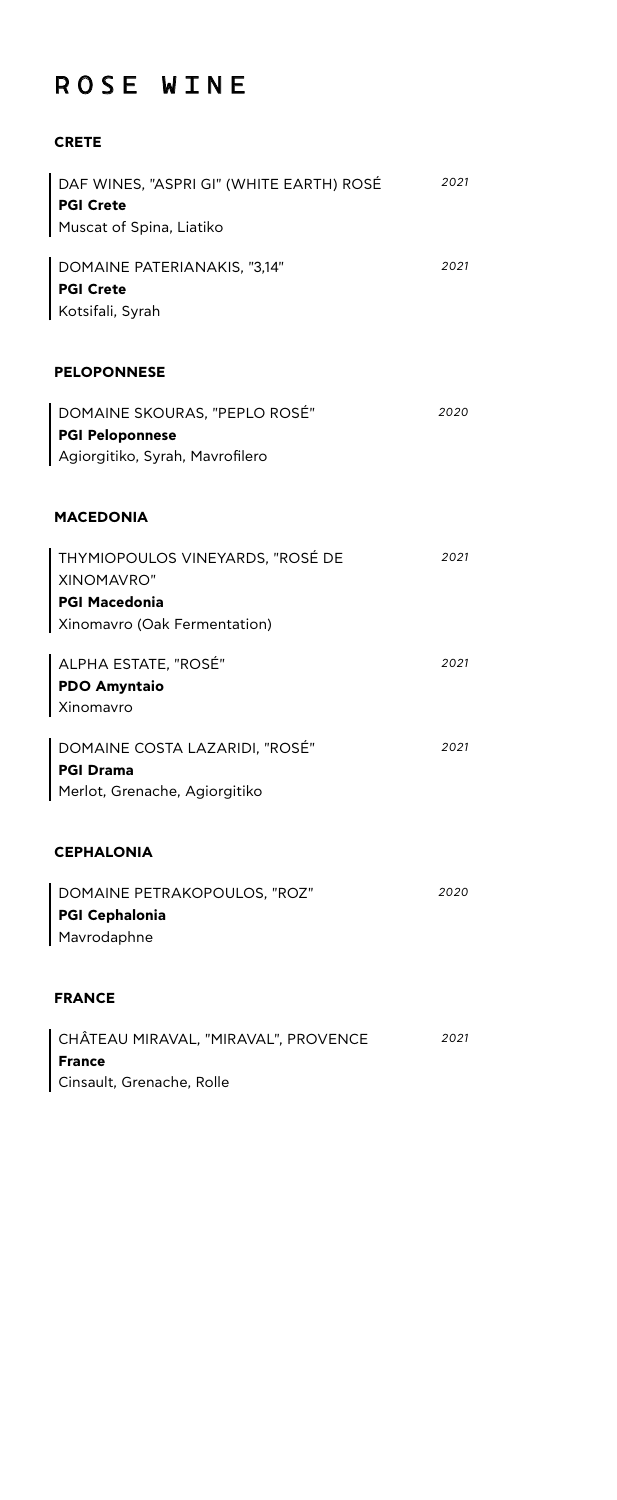## RED WINE

#### **CRETE**

| DAF WINES, "ASPRI GI" (WHITE EARTH)<br><b>PGI Crete</b><br>Liatiko                                | 2019 |
|---------------------------------------------------------------------------------------------------|------|
| DOMAINE PATERIANAKIS, "3,14"<br>PGI Crete<br>Kotsifali                                            | 2020 |
| SILVA DASKALAKI WINERY, "ENSTIKTO"<br>PGI Crete<br>Kotsifali, Syrah                               | 2015 |
| DOULOUFAKIS WINERY, "DAFNIOS"<br><b>PDO Dafnes</b><br>Liatiko                                     | 2018 |
| DOULOUFAKIS WINERY, "ASPROS LAGOS"<br>PGI Crete<br>Cabernet Sauvignon                             | 2018 |
| ILIANA MALIHIN WINERY, "LIATIKO"<br>PGI Rethymno<br>Liatiko                                       | 2020 |
| DOMAINE KLADOS WINERY, "RED NEST"<br>PGI Crete, Rethymno<br>Cabernet Sauvignon, Liatiko           | 2019 |
| MANOUSAKIS WINERY, "NOSTOS GRENACHE"<br>PGI Chania<br>Grenache Rouge                              | 2016 |
| MANOUSAKIS WINERY, "NOSTOS SYRAH"<br><b>PGI Chania</b><br>Syrah                                   | 2017 |
| IDAIA WINERY, "OCEAN"<br><b>PGI Crete</b><br>Syrah, Mandilari                                     | 2015 |
| LYRARAKIS WINERY, MANDILARI "PLAKOURA"<br><b>PGI Crete</b><br>Mandilari                           | 2018 |
| LYRARAKIS WINERY, "SYMBOLO GRAND CUVÉE"<br>PGI Crete, Alagni<br>Cabernet Sauvignon, Syrah, Merlot | 2014 |
| LYRARAKIS WINERY, "SYMBOLO GRAND CUVÉE"<br>PGI Crete, Alagni<br>Cabernet Sauvignon, Syrah, Merlot | 2017 |
| DOMAINE ECONOMOU, "MIRABELLO"<br><b>PDO Sitia</b><br>Liatiko, Mandilari                           | 2015 |
| DOMAINE ECONOMOU, "CRETE"<br><b>PDO Sitia</b><br>Cabernet Sauvignon, Merlot                       | 2012 |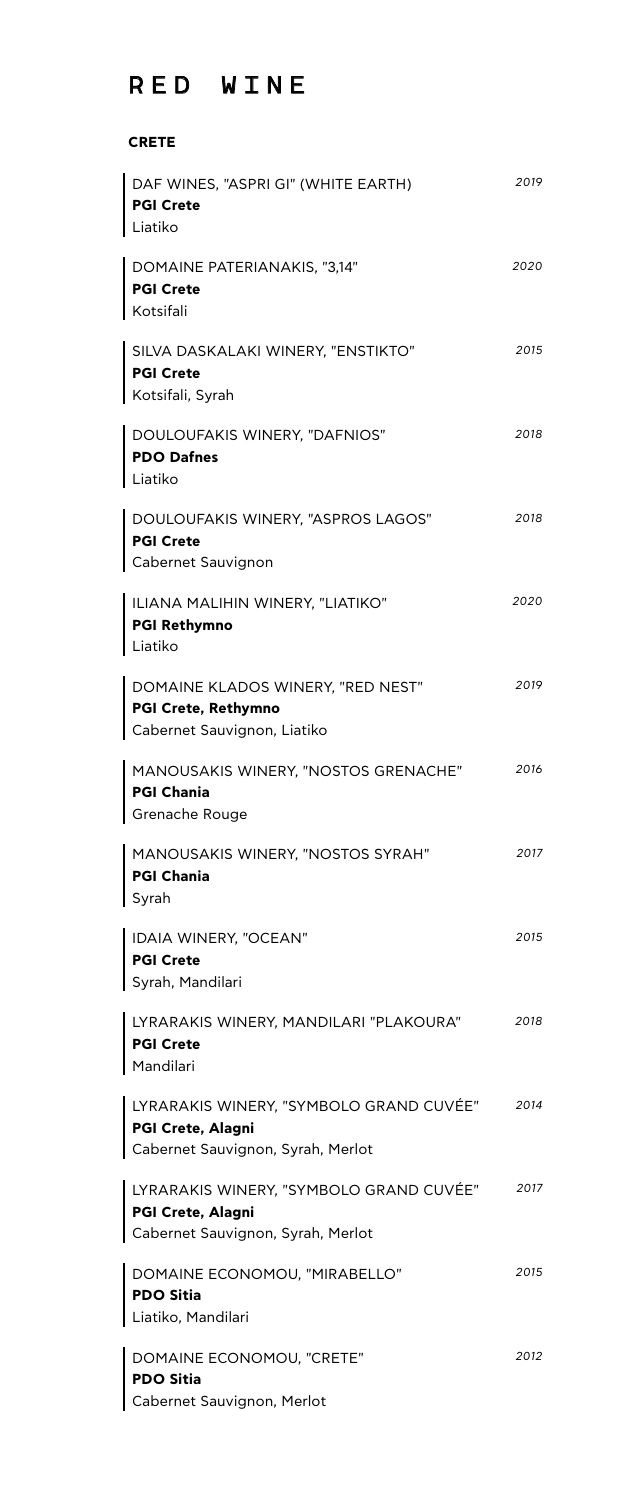| STRATARIDAKIS WINERY, "BARBATUS"<br><b>PGI Crete</b><br>Syrah, Merlot, Cabernet Sauvignon                    | 2013 |
|--------------------------------------------------------------------------------------------------------------|------|
| MANOUSAKIS WINERY, "NOSTOS MOURVÉDRE"<br><b>PGI Chania</b><br>Mourvédre                                      | 2014 |
| DOMAINE ECONOMOU, "ANTIGONE"<br><b>PDO Sitia</b><br>Liatiko, Mandilari                                       | 2004 |
| <b>CEPHALONIA</b>                                                                                            |      |
| DOMAINE SCLAVOS, "ORGION BIO"<br>PGI Aenos, Cephalonia<br>Mavrodaphne                                        | 2020 |
| DOMAINE SCLAVOS, "MONAMBELES"<br><b>PGI Slopes of Aenos, Cephalonia</b><br>Mavrodaphne                       | 2019 |
| DOMAINE SCLAVOS, "SYNODOS"<br><b>PGI Slopes of Aenos, Cephalonia</b><br>Mavrodaphne                          | 2016 |
| DOMAINE PETRAKOPOULOS, "MOV"<br><b>PGI Slopes of Aenos, Cephalonia</b><br>Mavrodaphne (Pre-Phylloxera Vines) | 2020 |
| <b>SANTORINI</b>                                                                                             |      |
| <b>HATZIDAKIS WINERY</b><br><b>PGI Santorini</b><br>Mavrotragano                                             | 2015 |
| <b>HATZIDAKIS WINERY</b><br><b>PGI Santorini</b><br>Mavrotragano                                             | 2016 |
| <b>DOMAINE SIGALAS</b><br><b>PGI Santorini</b><br>Mavrotragano                                               | 2019 |
| <b>TINOS</b>                                                                                                 |      |
| T-OINOS, "CLOS STEGASTA"<br><b>PGI Cyclades</b><br>Mavrotragano                                              | 2016 |
| T-OINOS, "CLOS STEGASTA"<br><b>PGI Cyclades</b><br>Mavrotragano                                              | 2019 |
| T-OINOS, "CLOS STEGASTA RARE"<br><b>PGI Cyclades</b><br>Mavrotragano                                         | 2019 |

#### **CENTRAL GREECE**

AVANTIS ESTATE, SYRAH **PGI Evia** Syrah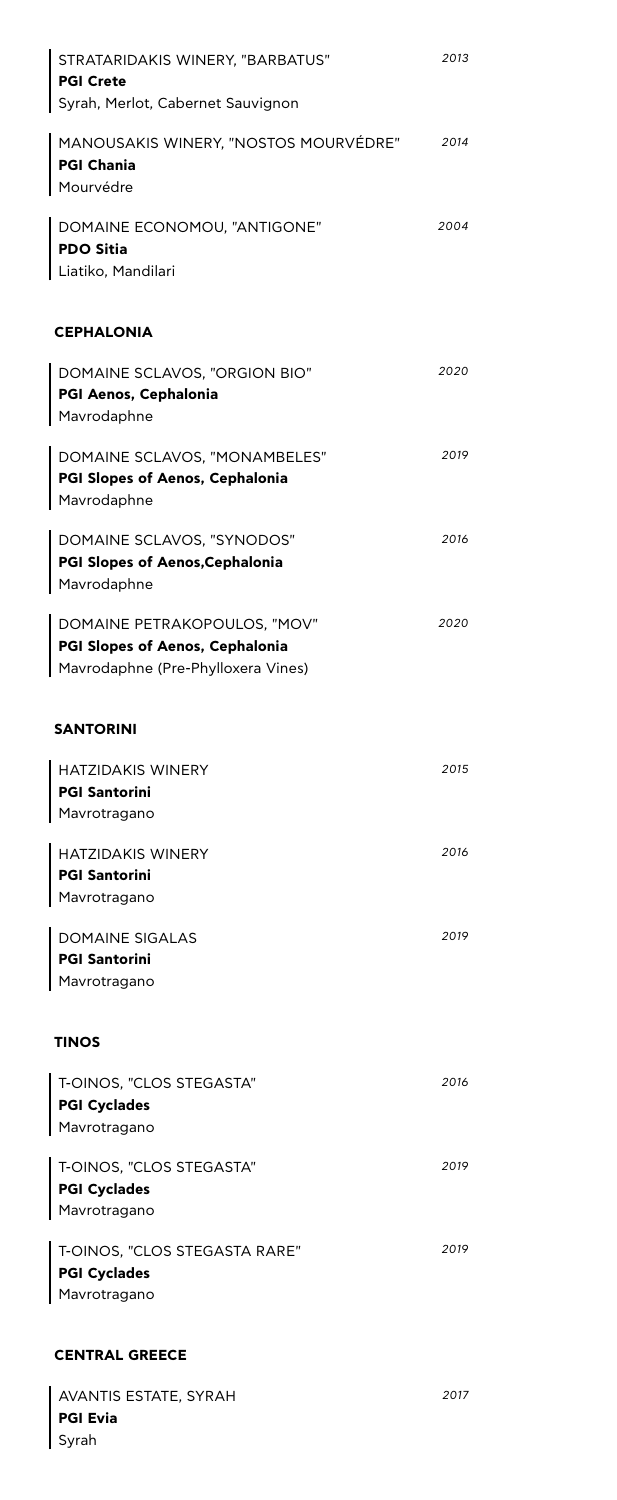| AVANTIS ESTATE, SYRAH<br><b>PGI Evia</b><br>Syrah                                                     | 2018 |
|-------------------------------------------------------------------------------------------------------|------|
| AVANTIS ESTATE, "AGIOS CHRONOS"<br><b>PGI Evia</b><br>Syrah, Viognier                                 | 2015 |
| MOUSSES ESTATE, MOUCHTARO<br><b>PGI Viotia</b><br>Mouchtaro                                           | 2019 |
| <b>LA TOUR MELAS</b><br>PGI Fthiotida<br>Cabernet Franc, Merlot                                       | 2017 |
| LA TOUR MELAS, "PALIES RIZES"<br><b>PGI Fthiotida</b><br>Agiorgitiko (Pre-Phylloxera Ungrafted Vines) | 2017 |
| <b>PELOPONNESE</b>                                                                                    |      |
| GAIA WINES, "AGIORGITIKO"<br><b>PDO Nemea</b><br>Agiorgitiko                                          | 2019 |
| TETRAMYTHOS WINERY, "MAVRO KALAVRYTINO"<br><b>PGI Achaia</b><br>Mavro Kalavrytino                     | 2020 |
| TSELEPOS WINERY, "KOKKINOMYLOS"<br><b>PGI Arcadia</b><br>Merlot                                       | 2014 |
| TSELEPOS WINERY, "KOKKINOMYLOS"<br><b>PGI Arcadia</b><br>Merlot                                       | 2017 |
| SANT' OR WINERY, "KRASIS"<br>PGI Achaia<br>Mavrodaphne                                                | 2019 |
| TSELEPOS WINERY, "AVLOTOPI"<br>PGI Tegea<br>Cabernet Sauvignon                                        | 2018 |
| DOMAINE SKOURAS, "MEGAS OENOS"<br><b>PGI Peloponnese</b><br>Agiorgitiko, Cabernet Sauvignon           | 2014 |
| DOMAINE SKOURAS, "MEGAS OENOS"<br><b>PGI Peloponnese</b><br>Agiorgitiko, Cabernet Sauvignon           | 2017 |
| DOMAINE BRINTZIKI, "AUGOUSTIATIS RESERVE"<br><b>PGI Ilia</b><br>Augoustiatis (BIO)                    | 2015 |
| DOMAINE BRINTZIKI, "GREEN"                                                                            | 2017 |
| <b>PGI Ilia</b><br>Augoustiatis (Natural)                                                             |      |
| PAPAIOANNOU ESTATE, "MICROCLIMA"<br><b>PDO Nemea</b><br>Agiorgitiko                                   | 2015 |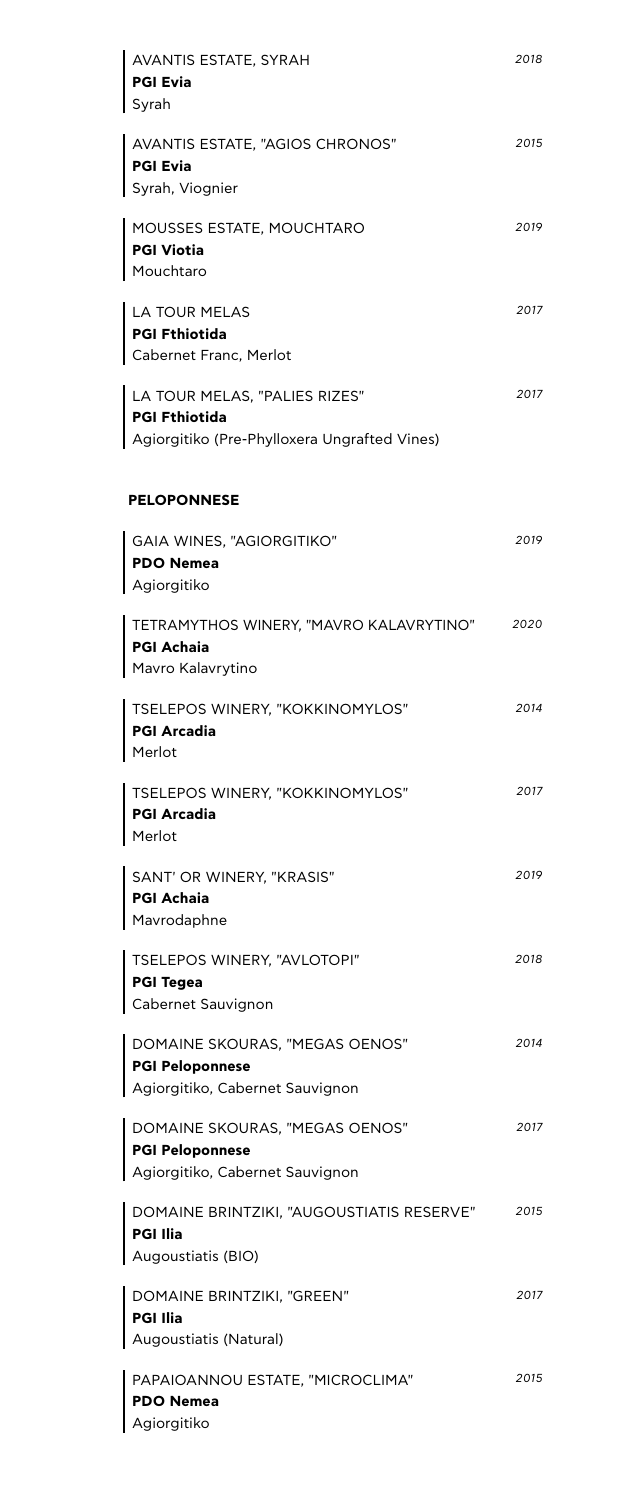| PAPAIOANNOU ESTATE, "NEMEA TERROIR"<br><b>PDO Nemea</b><br>Agiorgitiko                          | 2014 |
|-------------------------------------------------------------------------------------------------|------|
| DOMAINE SKOURAS, "LABYRINTH"<br><b>PGI Peloponnese</b><br>Cabernet Sauvignon, Agiorgitiko       | NV   |
| <b>THESSALY</b>                                                                                 |      |
| DOMAINE ZAFEIRAKIS, "LIMNIONA"<br><b>PGI Tyrnavos</b>                                           | 2019 |
| <b>KATSAROS ESTATE</b><br><b>PGI Krania</b><br>Cabernet Sauvignon, Merlot                       | 2014 |
| KATSAROS ESTATE, "MERLOT"<br><b>PGI Krania</b><br>Merlot                                        | 2009 |
| TSANTALI ESTATE, "RAPSANI GRAND RESERVE"<br><b>PDO Rapsani</b><br>Xinomavro, Krassato, Stavroto | 2009 |
| <b>MACEDONIA - THRACE</b>                                                                       |      |
| DOMAINE DALAMARA, "NAOUSSA"<br><b>PDO Naoussa</b><br>Xinomavro                                  | 2019 |
| THYMIOPOULOS VINEYARDS, "GI & OURANOS"<br><b>PDO Naoussa</b><br>Xinomavro                       | 2018 |
| THYMIOPOULOS VINEYARDS, "OENOS NATURE"<br><b>PDO Naoussa</b><br>Xinomavro                       | 2018 |
| OENOPS WINES, "XINOMAVRAW"<br><b>PGI Drama</b><br>Xinomavro                                     | 2020 |
| DOMAINE MARKOVITIS, XINOMAVRO<br><b>PDO Naoussa</b><br>Xinomavro                                | 2017 |
| ALPHA ESTATE, RESERVE "BARBA YANNIS"<br><b>PDO Amyndeon</b><br>Xinomavro (Pre-Phylloxera Vines) | 2013 |
| ALPHA ESTATE, RESERVE "BARBA YANNIS"<br><b>PDO Amyndeon</b><br>Xinomavro (Pre-Phylloxera Vines) | 2017 |
| DOMAINE NERANTZI, "KONIAROS ORGANIC"<br><b>PGI Serres</b><br>Koniaros                           | 2013 |
| DOMAINE NERANTZI, "KONIAROS ORGANIC"<br>PGI Serres<br>Koniaros                                  | 2015 |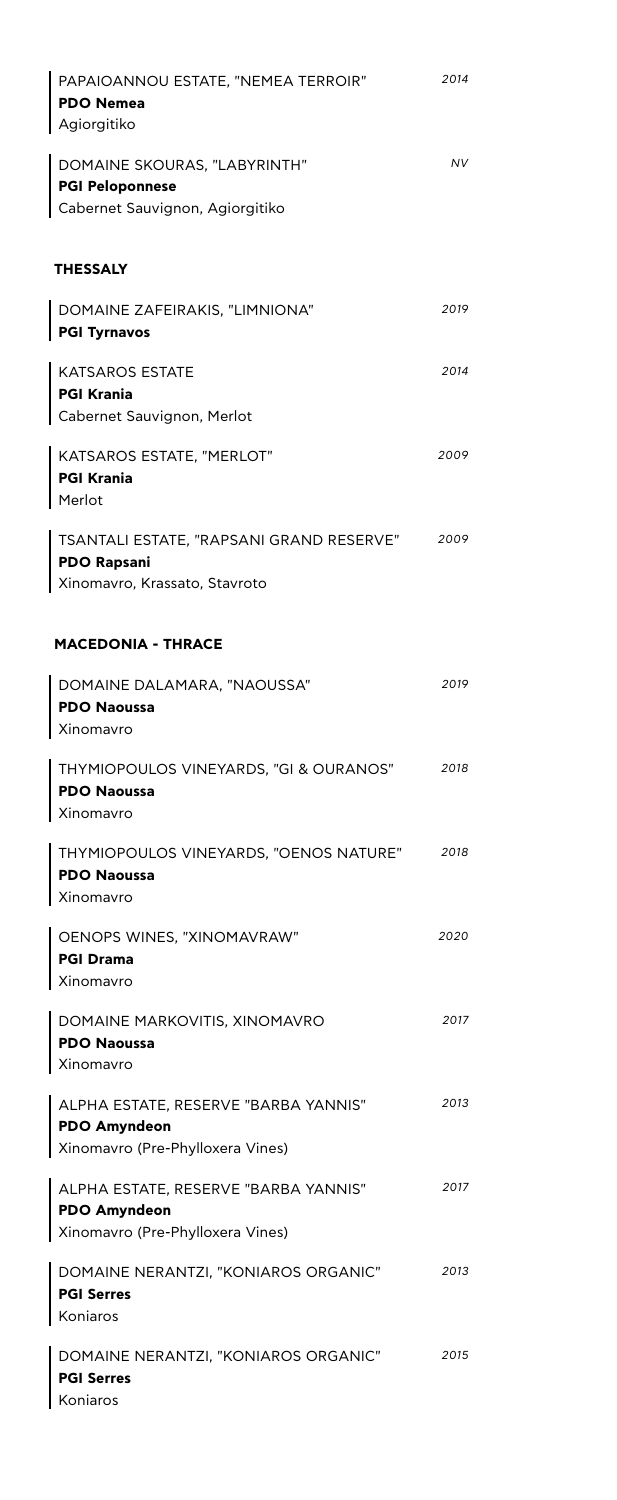| DOMAINE TATSIS, "NEGOSKA"<br>PDO Goumenissa<br>  Xinomavro, Negoska (BIO - Biodynamic)   | 2014 |
|------------------------------------------------------------------------------------------|------|
| KIR-YIANNI ESTATE, "RAMNISTA"<br><b>PDO Naoussa</b><br>  Xinomavro                       | 2017 |
| BOUTARIS ESTATE, "GRAND RESERVE"<br><b>PDO Naoussa</b><br>  Xinomavro                    | 2013 |
| KTIMA VOGIATZIS, "TSAPOURNAKOS"<br>PGI Velvento<br>  Tsapournakos (Organic Wine)         | 2018 |
| KIR-YIANNI ESTATE, "DIAPOROS"<br>PGI Imathia<br>  Xinomavro, Syrah                       | 2017 |
| DOMAINE GEROVASSILIOU, "AVATON"<br>PGI Epanomi<br>Limnio, Mavrotragano, Mavroudi         | 2016 |
| DOMAINE GEROVASSILIOU, "AVATON"<br>PGI Epanomi<br>Limnio, Mavrotragano, Mavroudi         | 2018 |
| DOMAINE BIBLIA CHORA, "ARETI"<br><b>PGI Pangeon</b><br>Agiorgitiko                       | 2014 |
| PAVLIDIS ESTATE, "EMPHASIS"<br>PGI Drama<br>Syrah                                        | 2018 |
| DOMAINE COSTA LAZARIDI, "CHÂTEAU JULIA"<br><b>PGI Drama</b><br>Merlot                    | 2019 |
| DOMAINE KIKONES, "SYRAH"<br>PGI Ismaros, Maronia<br>Syrah                                | 2013 |
| DOMAINE KIKONES, "LIMNIO"<br>PGI Ismaros, Maronia<br>Limnio                              | 2016 |
| ANATOLIKOS VINEYARD, "MV"<br>PGI Avdira, Xanthi<br>Mavroudi, Cabernet Sauvignon, Merlot  | 2017 |
| <b>EPIRUS</b>                                                                            |      |
| KATOGI AVEROFF WINERY, "GINIETS"<br><b>PGI Metsovo</b><br>Cabernet Sauvignon (Old Vines) | 2015 |
| KATOGI AVEROFF WINERY, "ROSSIU DI MUNTE"<br><b>PGI Ioannina</b>                          | 2016 |

Vlachiko